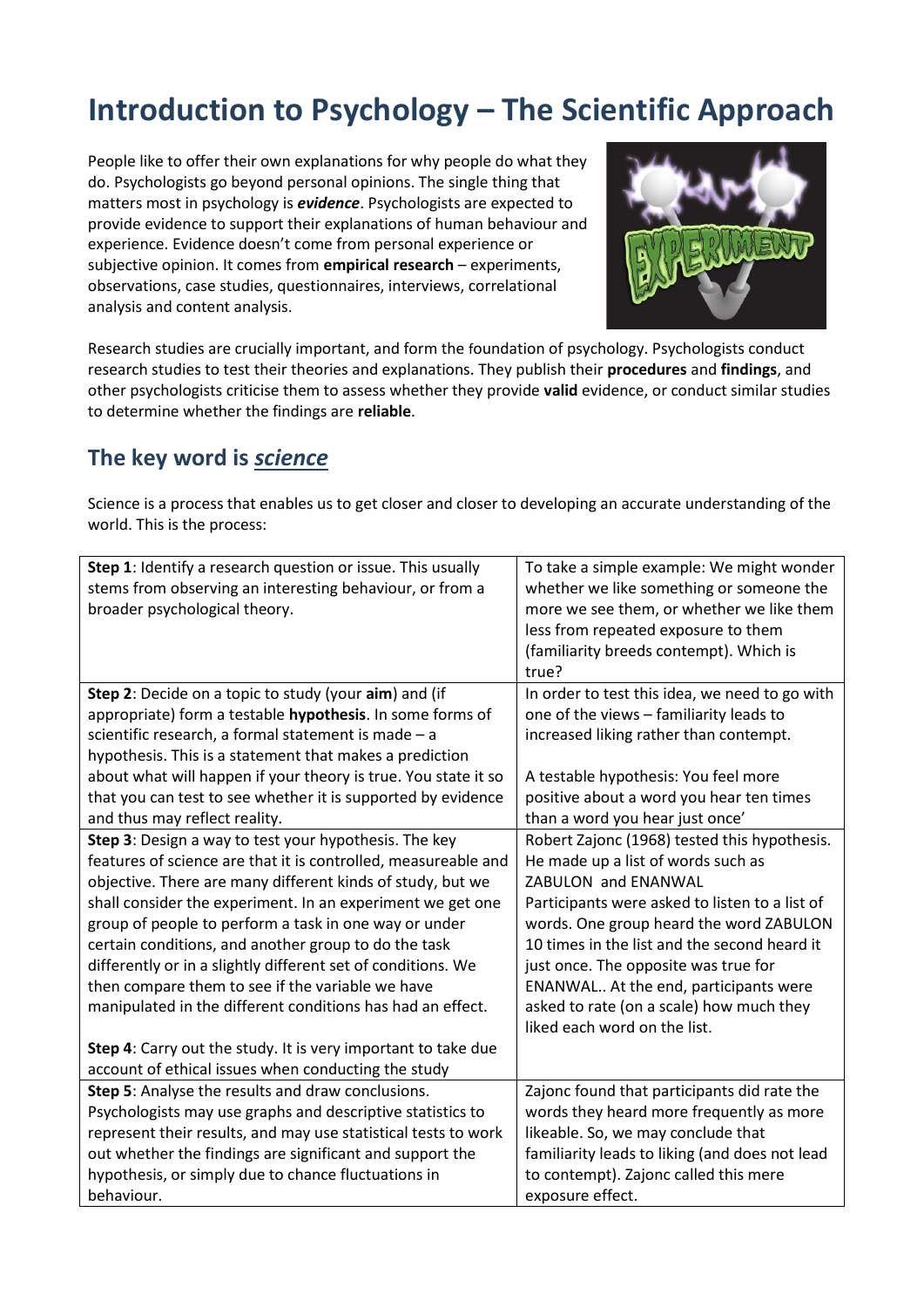| Step 6: Evaluate and continue the scientific process. If the | Can you think of any criticisms of this study? |
|--------------------------------------------------------------|------------------------------------------------|
| hypothesis has been rejected, then it needs to be revised    |                                                |
| and retested - so we form a revised hypothesis or even a     | Can you think of another way we could test     |
| revised explanation. Even if the hypothesis is supported, we | this theory?                                   |
| might consider that the study was flawed and think of ways   |                                                |
| to improve it and retest the hypothesis, or we may think of  |                                                |
| another way to test the hypothesis (perhaps using another    |                                                |
| experiment, or maybe a different research method)            |                                                |

### **Evaluating the study – validity**

Validity is concerned with the extent to which our study, test or measure has measured what it is supposed to measure (internal validity). It is also concerned with the extent to which the findings can be applied beyond the study itself to other situations (external validity).

**Internal validity** is concerned with things inside the study – have we used a true measure of the thing we are trying to measure, and could our findings have been affected by something other than the variable we are trying to measure (extraneous or confounding variables)?

So, in the study of Zajonc on familiarity, we need to consider whether we are actually testing whether familiarity makes something more likeable. Internal validity is also concerned with control. It might be that factors other than familiarity affected our findings. For example, participants might have realised that some of the words were repeated a lot, which might have led at least some of the participants to guess what the study is about and to alter their behaviour (we call this demand characteristics – participants are responding to what they see as the demands of the situation, rather than to the variable that we are manipulating). If this is the case, then we haven't actually measured the impact of familiarity on liking. Another possible confounding variable is that some of the participants might have heard the words ZABULON and ENANWAL before (not likely – that's why they were chosen). If they had, then this would have invalidated the study, as they would have been already familiar with the words and so we could not accurately assess the effects of familiarity on liking. Researchers need to try to control everything that might cause a problem and affect results.

**External validity** is concerned with things outside of the research study. To what extent can we generalise the findings to other situations? Do you think that we could apply Zajonc's findings to other situations. For example, could it explain why we get to like people as they become more familiar? Or could it explain why repeated adverts are so successful on TV? Perhaps we will want to be cautious about generalising, because the experimental situation is too different from these real-life situations. For example, liking more familiar words may involve quite different processes to liking familiar people, because we use a lot more information when we form judgements about people than we do with words, and because we interact with people as we become familiar with them.

### **Evaluating the study – ethical issues**

Ethics is concerned with standards of behaviour and behaving with due respect to the people or animals that we are studying. Ethical issues matter in psychology because the potential for causing damage to the people or animals we study is so much greater than it is for sciences like chemistry that do not conduct experiments on sentient beings. The subject matter of psychology is behaviour, and the research participants are usually human beings. It is all too easy to carry out studies that expose those people to embarrassment, anxiety, stress or even worse forms of psychological harm. We should also treat our participants with respect, and get their consent to use them in research whenever possible, and avoid deceiving them as far as is practically possible (deception is sometimes necessary for research purposes).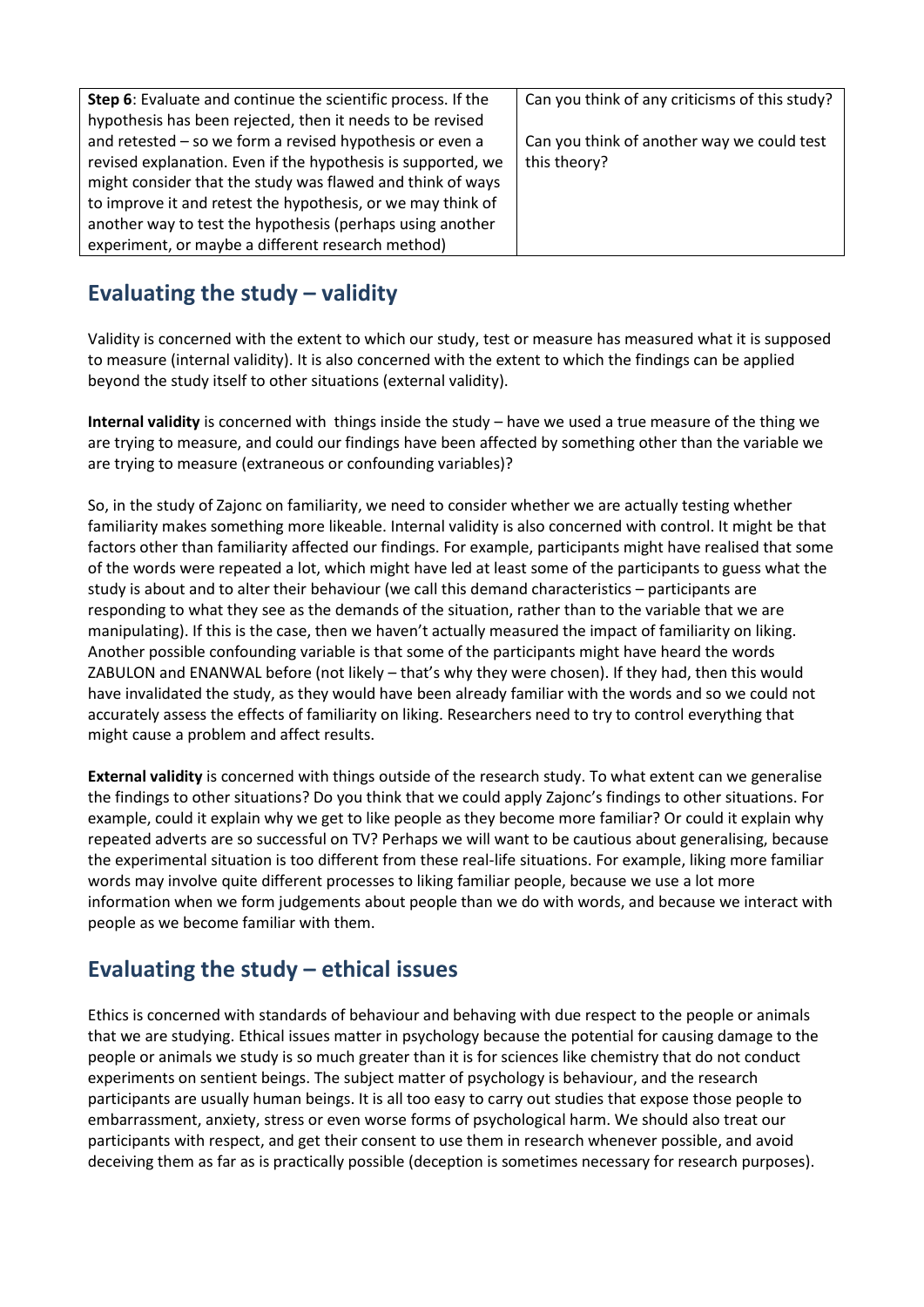Psychologists are always careful to treat their participants with respect and to reduce the risk of harm. To protect the welfare and dignity of participants, ethical guidelines are issued by the British Psychological Society (BPS) and the American Psychological Association (APA). They publish codes of conduct that psychologists must follow in their research and professional practice.

### **Further research**

Other psychologists have looked at the research conducted by Zajonc and conducted their own studies into the mere exposure effect. It has been found that political candidates who come to be well known to the public through regular TV commercials attain more votes (Grush, 1980), that people respond more favourably to abstract art the more they are exposed to it (Heingartner and Hall, 1974), that people like particular individuals the more they are exposed to their photograph (Moreland and Zajonc, 1982) and that people like classical music the more they hear it (Smith and Dorfman, 1975). This research suggests that we can get people to like something, and even change their attitudes towards something, simply by repeated exposure to it. This has obvious applications for advertising and political campaigning, and for the music industry (underlining the importance of getting radio airplay time for new songs). It may explain why we refer to some things as an 'acquired taste'.

In one observational study a student attended a class at Oregon State University dressed in a black bin bag with only his bare feet showing. Each Monday, Wednesday and Friday at 11.00 the Black Bag sat on a small table near the back of the classroom. Only the professor of the class (Charles Goetzinger) knew the true identity of the Black Bag student – none of the students in his class knew. Goetzinger said that the attitude of his students towards Black Bag changed over time, from hostility to curiosity, and even to friendship.

However, repetition can, of course, become boring and annoying, decreasing the likelihood of liking or attitude change. So, repetition can be useful for getting people to like something or develop a positive attitude towards something, but after a point it may begin to have a damaging effect.

### **Research Methods in Psychology**

Psychologists use a variety of methods in their research. All of them aim to be scientific because they seek to be objective and controlled and repeatable. Often psychologists conduct **experiments**, which means they can draw conclusions about cause and effect. The ,main problem with experiments is that they can be quite trivial – just looking at a few variables in a controlled and artificial environment doesn't always represent real life (as in Zajonc's study – liking a familiar word may involve different processes to liking or disliking a familiar person).

One alternative is to simply **observe** what people do in their everyday lives. The problem here is that frequently there is just too much going on to allow us to draw useful conclusions, as too many different factors are affecting the observed behaviour. Other methods include **questionnaires**, **interviews**, **case studies** and also performing **correlational analysis**. Each of these methods has its own advantages and disadvantages. The key is to use different methods to study one aspect of behaviour and to consider how the findings of the different studies inform us.

### **Statistical analysis in Psychology**

Conducting empirical research is a fundamental activity of psychology, but it would be wasted effort if we didn't have a way of knowing what the results mean. This is where statistics come in. There are two types of statistics in widespread use in psychology – **descriptive statistics** and **inferential statistics** (statistical tests). Descriptive statistics summarise data. They include measures such as the mean and drawing graphs. Such measures allow us to get a snapshot of patterns in our data. Inferential statistics and statistical tests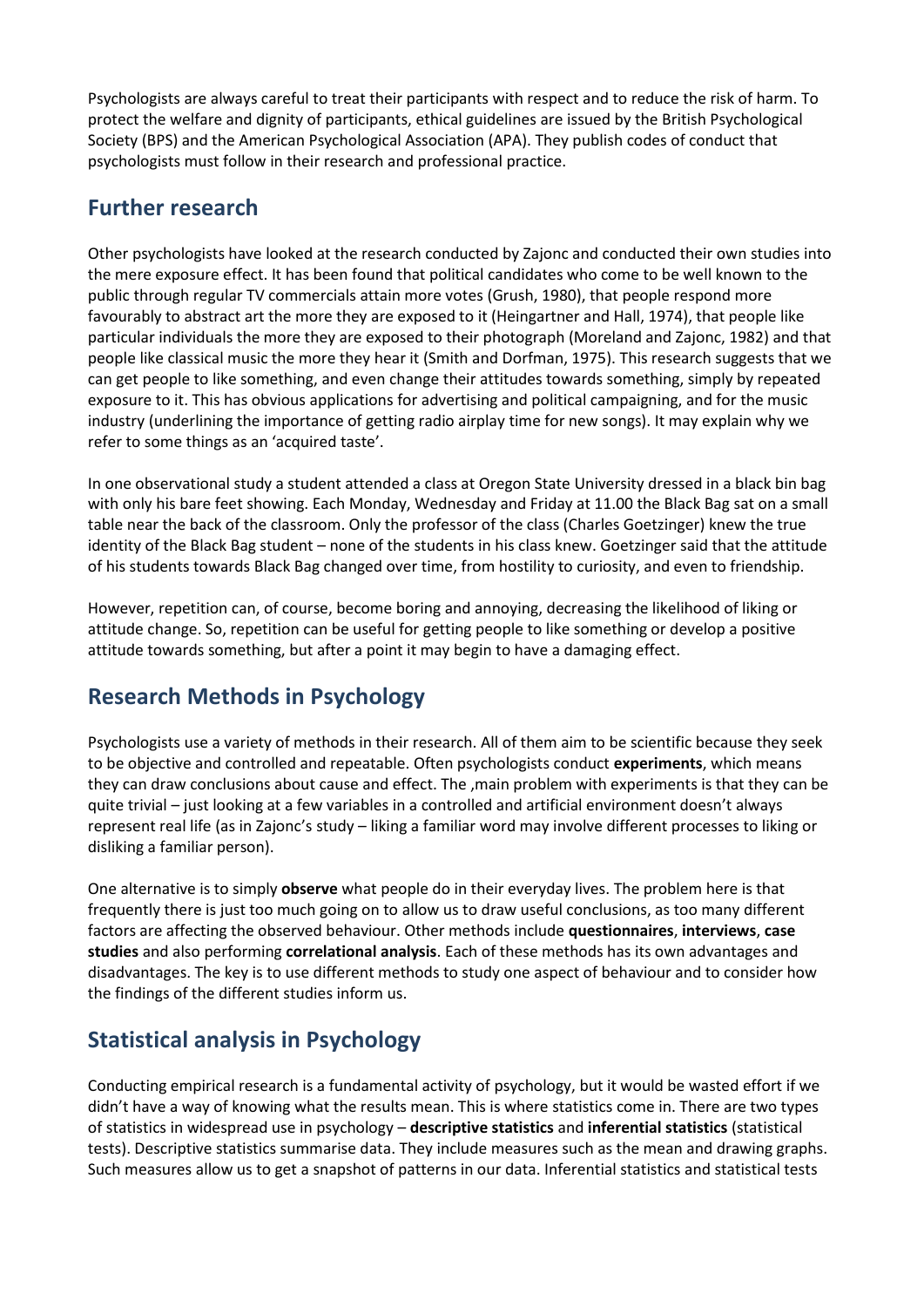are based on probability. The key thing to know is that statistical tests tell us whether our results are just due to chance.

## **The Goals of Psychology**

Consider one of the really important health issues of our times - the obesity crisis in Britain. Here's a disturbing statistic to be getting on with: 67% of men and 57% of women in Britain are overweight or clinically obese.

Can psychology do anything to help?

#### **Describing behaviour**

Psychologists want to be able to describe what is happening when people 'behave'. This is mostly a matter of observation. Psychologists observe how behaviours are related to each other. They might, for example, notice that certain behaviours occur together quite often and form a pattern. They might even begin to get an indication of which behaviours are 'normal' and which 'abnormal'. Eventually, after enough studies have been conducted, possible explanations of the behaviour emerge, which takes us on to the next goal of psychology.

#### **Explaining behaviour**

Describing behaviour is just a starting point. Psychologists really want go beyond merely describing the behaviour that is happening and try to explain where it comes from, the reasons for it, what causes it. To do this, they formulate theories of behaviour then use the scientific method to test them. This of course is where disagreements emerge. There are many competing theories about the causes of behaviour, which often reflect the general approach psychologists adopt within psychology. Can psychologists do more than explain behaviour? Yes, they can predict behaviour.

#### **Predicting behaviour**

This is the logical next step. Once we are confident that certain behaviours consistently occur under certain conditions, we can use that knowledge to predict how a person's behaviour (including their thoughts) might change in the future. These predictions (known as hypotheses) can be turned into statements that can be tested in studies.

#### **Controlling behaviour**

The idea that psychology should be in the business of controlling behaviour may have sinister overtones for some people. But what if we changed the language a little? What if we said that the ultimate goal of psychology is to change behaviour? This is unquestionably something that many branches of psychology attempt to do. For example, psychological therapies for mental disorders are not just about trying to understand or explain behaviours such as phobias or depression. The intention is to change people's behaviour from maladaptive 'abnormal' behaviour that causes pain and suffering to adaptive, 'normal' behaviours that bring happiness (or less pain, at least).